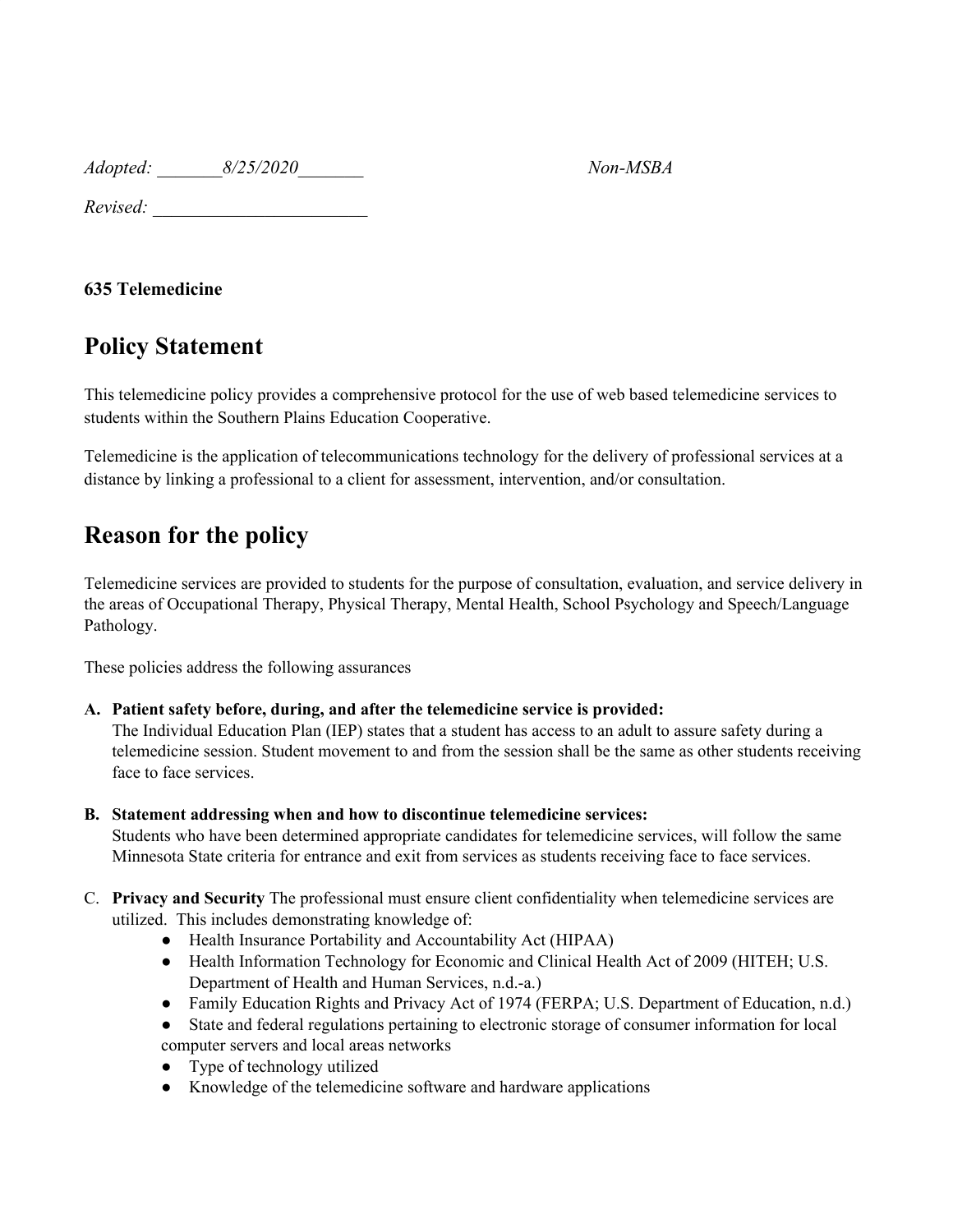#### **D. Required Documentation**

- **Type of service provided**.
	- o This information is documented in the IEP, and on the MA Billing activity logs.
- **● Time service begins and time service ends**
	- **o** This information is documented on the MA activity logs.

#### **● Description of provider's basis for determining telemedicine is appropriate**

- o Clinical services are based on the unique needs of each individual client, telemedicine may not be appropriate in all circumstances or for all students. Candidacy for receiving services via telemedicine will be assessed prior to initiating services. The client's education, culture, age, and ability will be used to determine eligibility.
- o Code of Ethics: Providers who hold the appropriate licensure or equivalent shall evaluate the effectiveness of services provided, technology employed and products dispensed, and they shall provide services or dispense products only when benefit can be expected.

Providers shall make use of technology and instrumentation consistent with accepted professional guidelines in their areas of practice. If proper technology is not available, an appropriate referral may be made.

#### **● Mode of transmission**

The Southern Plains Education Cooperative determines the appropriate web-based platform utilized to transmit telemedicine services that meet state and federal regulations.

Providers shall ensure that all technology and instrumentation used to provide services or to conduct research and scholarly activities are in proper working order and properly calibrated.

#### **● Location of originating and distant site**

The originating site is the location of the student at the time the provider is providing the service via a telemedicine session. Documentation of the site occurs on the IEP and on the Medical Assistance (MA) activity log.

The distant site is the location where the licensed provider is located while providing the telemedicine service. Documentation of location occurs on the IEP and on the MA activity log.

## **Applicability**

This policy applies to all providers utilizing a web-based platform to deliver telemedicine services.